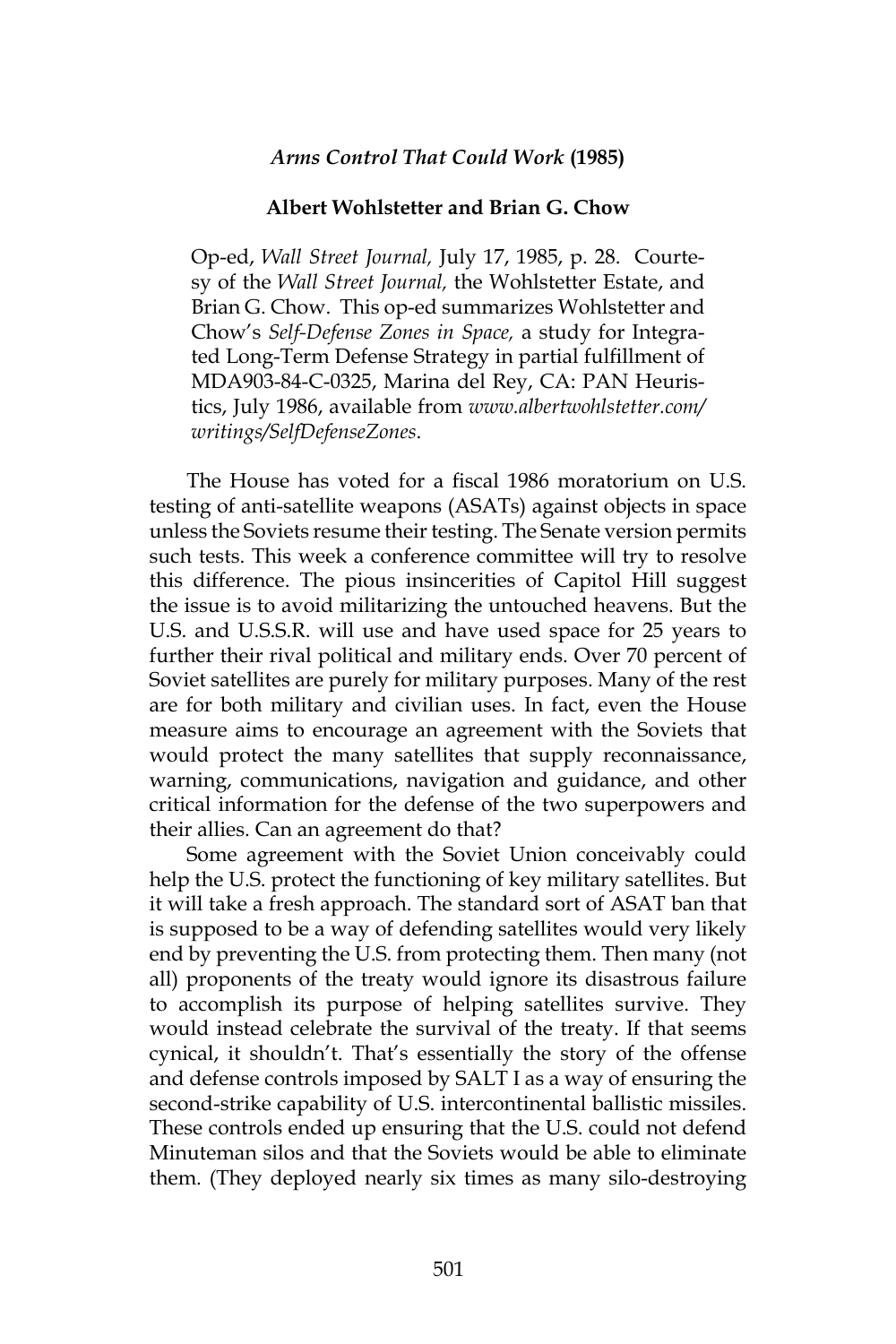warheads as U.S. negotiators expected.) Many proponents of the SALT I defense and offense restrictions celebrated SALT I as "the jewel in the crown" of arms control. Well, it's clear that the jewel was lost or stolen, if it was not paste in the first place.

## **More Than One Potential Use**

The problem is that almost every military system has more than one potential use, and every prohibited military function can be performed in more than one way—often by permitted military systems or even by systems in civilian use. Satellites can be antisatellites. So can devices that defend satellites. So, with changes in their guidance logic, can ICBMs and submarine-launched ballistic missiles. (In fact, the Soviets use ICBMs to launch their current ASAT interceptors.) Ban everything that can be used against satellites, and you might end up with no strategic offense ballistic missiles. And no satellites. Yevgeny Velikhov, vice president of the U.S.S.R. Academy of Science, is disturbingly reassuring on this: "If we can dock with a satellite, then clearly we can dock with an American satellite, but a bit carelessly, and thus destroy it. But the idea of our proposal is that there is no problem in verifying whether or not a satellite has been destroyed."

Verifying that U.S. satellites have already been destroyed in a surprise attack might be no problem. And recording that fact could help future historians, if any. However, it would hardly enable the U.S. to prevent the surprise attack.

Even complaining to the usual sluggish Standing Consultative Commission about suspicious satellites hovering near the U.S.'s own, or U.S. threats to renounce an ASAT ban, would not prevent a Soviet surprise attack. In fact a complete ASAT ban would fatally hamper acts of self-defense. To prevent a surprise attack on American satellites, the U.S. will need to respond in time with a combination of passive and active measures: hardening, maneuver, decoys, replenishment and jamming or destruction of enemy ASATs. For, just as ships at sea are liable to sudden attack by other ships staying close to them in peacetime, so critical U.S. satellites will be vulnerable to a simultaneous raid by apparently benign satellites pre-positioned to act as "space mines." Space mines exploit the time delays inherent in defense.

We propose a space agreement to facilitate unilateral defense against surprise attack on satellites. It resembles (but only slightly) the existing U.S. and Soviet agreement on Prevention of Incidents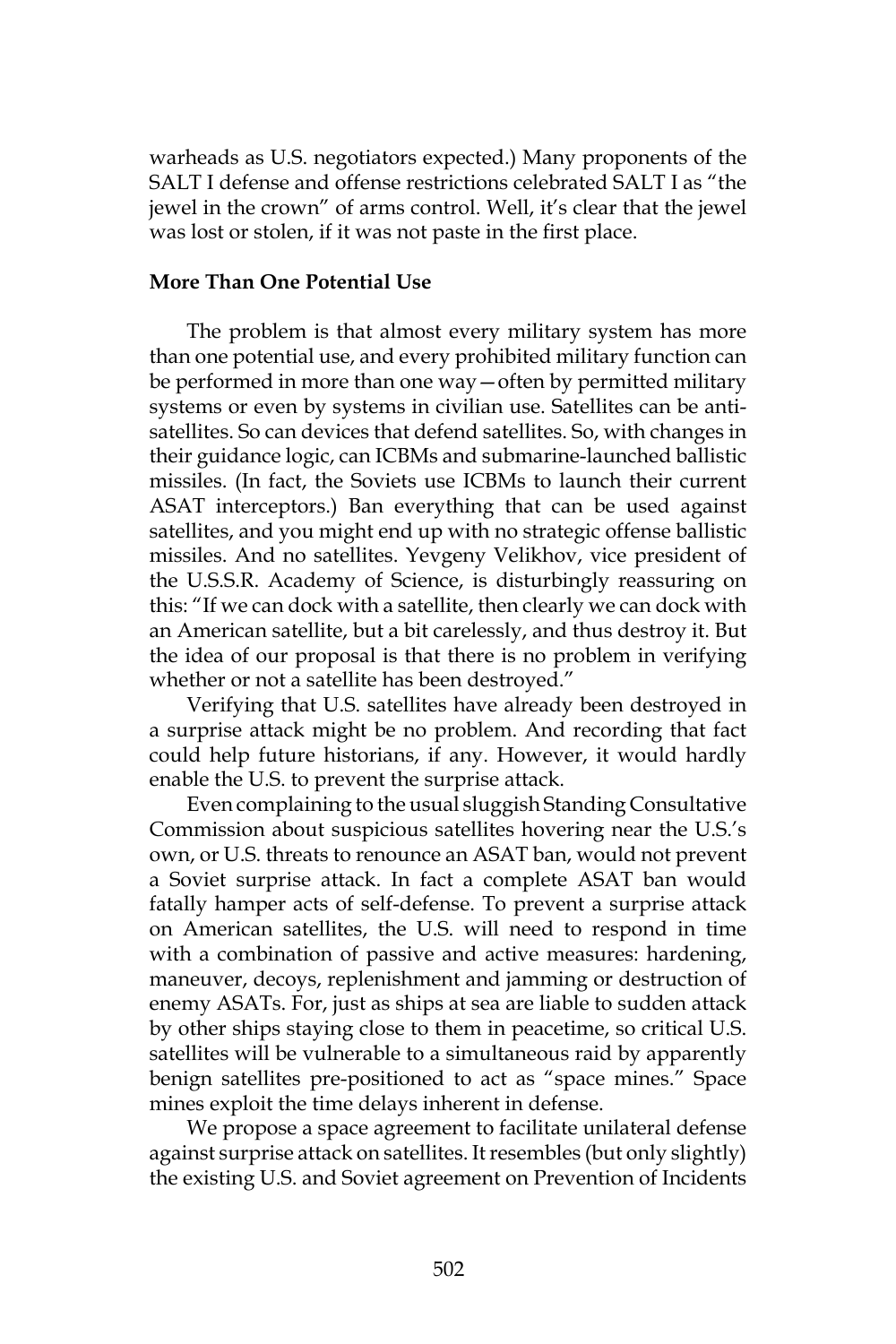On and Over the High Seas. Its basic idea is to specify a number of separate "Self-Defense Zones" for Western and Soviet satellites. Each side would have the right to inspect, expel or otherwise render harmless any invaders (should they exceed a safe number) moving through these zones.

Each could do so, of course, without harming any life, military or civilian. Unlike the agreement on Incidents at Sea that the Soviets violated during their search for the wreckage of KAL 007, this one would have automatic enforcement.

The Self-Defense Zones arranged for satellites would vary with their different orbits, since satellites differ in their orbital characteristics and some orbits are more densely populated than others. Here, we sketch only the agreement for the important geosynchronous orbits. The West has some 20 military and 30 civilian communication satellites in such orbits, and the Soviet Union a growing number. In the future, for an adversary to reach geosynchronous orbits (some 36,000 kilometers high) with hitto-kill vehicles launched from the Earth's surface would be a slow business, taking over an hour. It would be especially hard for them to confidently manage a simultaneous raid on a sizable fraction of critical Western communication satellites. On the other hand, launching hit-to-kill vehicles (or other ASAT weapons) from satellites pre-positioned near the targeted satellites would leave almost no time for defense. But defense needs time. The West has yet to take this serious threat adequately into account.

Instead of attaching self-defense zones to satellites, advantage can be taken of the fact that geosynchronous satellites circuit the Earth roughly as it rotates and so appear almost stationary. Negotiators might designate, for example, 36 zones—bands 10 degrees wide and 7,400 kilometers across with 12 each for the West, the Warsaw Pact and neutral nations. Each zone would rotate with the Earth. Current and future satellites would enter the other side's zones at their peril. Satellites, once declared dead or uncontrollable, would be subject to the other side's disposal when they enter the other side's zones. Enforcing the agreement by defending one's satellites would not therefore involve abrogating it. Self-defense would be part of the agreement. The agreement would not replace unilateral defense. (Nothing will.) Rather, it would facilitate defense.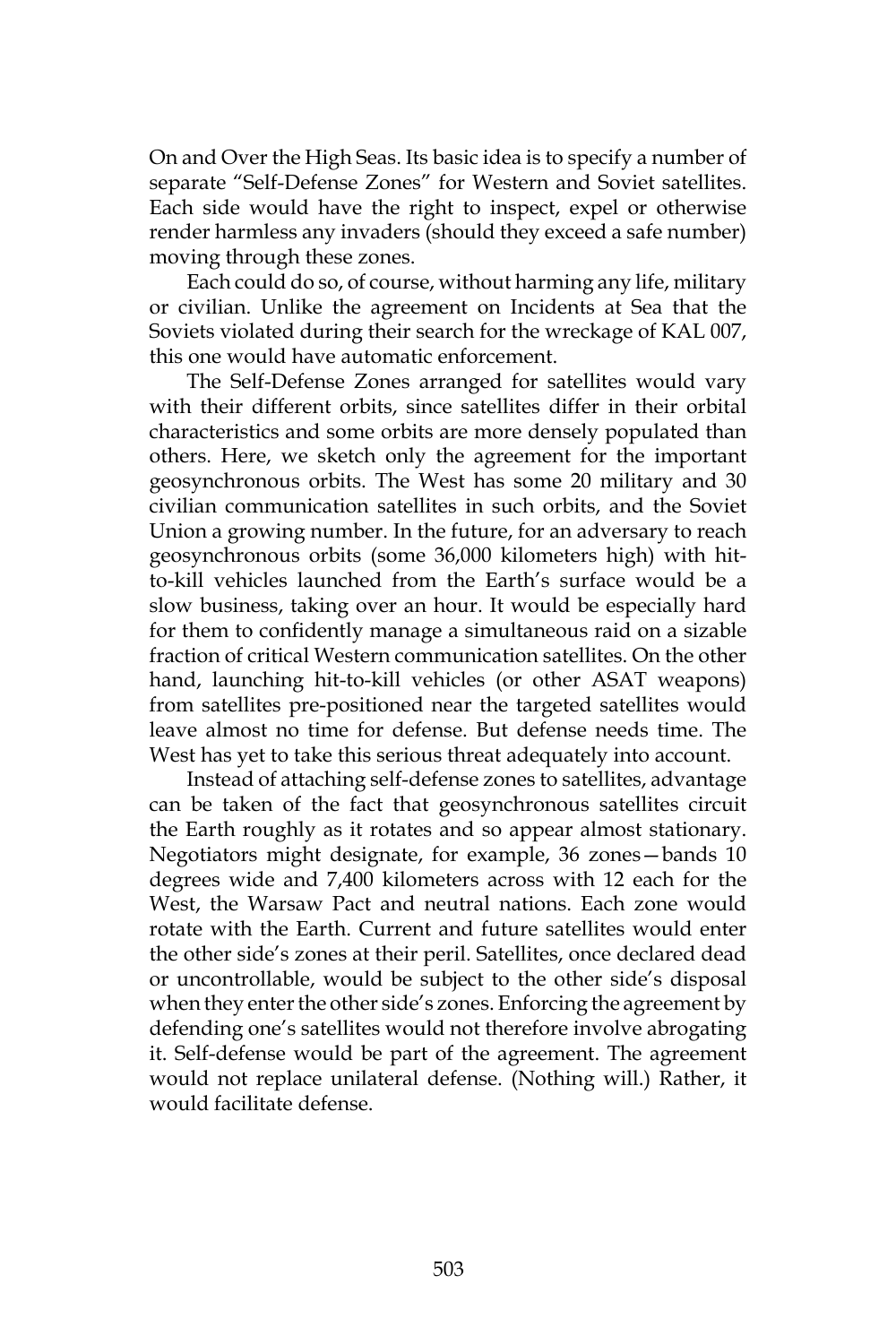The cost of this would be low compared with its potential advantage. Initially, each side would need only to reposition a small number of its satellites that now happen to be in the other side's zones. Afterward, a small number of satellites stationed near the zone boundaries would require only occasional orbital adjustments to avoid slow drifting into the other's zones. Moreover, up to two live satellites could be permitted in the other's geostationary zones at any given time. This would reduce the frequency of those orbital adjustments and allow satellite operations (such as initial placement and subsequent repositioning, as well as inspection and collection of information about the other side's satellites) to be performed with few restrictions. At the same time, the small number of allowable transits would make simultaneous attacks much more difficult.

## **Unique Opportunity**

Important Western navigation satellites at near semigeosynchronous altitudes between 19,800 and 21,100 kilometers are already separated from Soviet navigation satellites orbiting more than 500 kilometers below them. Each side now orbits six to twelve of these satellites. Each is likely to double these numbers in the next few years in order to keep several visible at any given time for use by ships, aircraft and other vehicles requiring extremely precise navigation and guidance. An agreement would formalize this separation for purposes of self-defense.

This is the kind of agreement the U.S. should be discussing with the Soviets. A government concerned about protecting its satellites would want to use such measures of self-defense in any case. Negotiating for such an agreement would make apparent the mutual adjustments in peacetime deployments that would facilitate self-defense. The U.S. could benefit whether the negotiation failed or succeeded. Preparing and negotiating an agreement that includes enforcement would also offer a unique opportunity to inform domestic and allied publics (and allied leaders) of the intrinsic troubles that plague democratic governments (including the Reagan administration) in the standard agreements. Candor about these matters is urgent and is more easily feasible in the context of the design of a serious agreement aimed at coping with such problems explicitly. When our leaders are less than candid on these matters, they trap themselves. Being "serious" about arms control should not mean being unserious about restraining